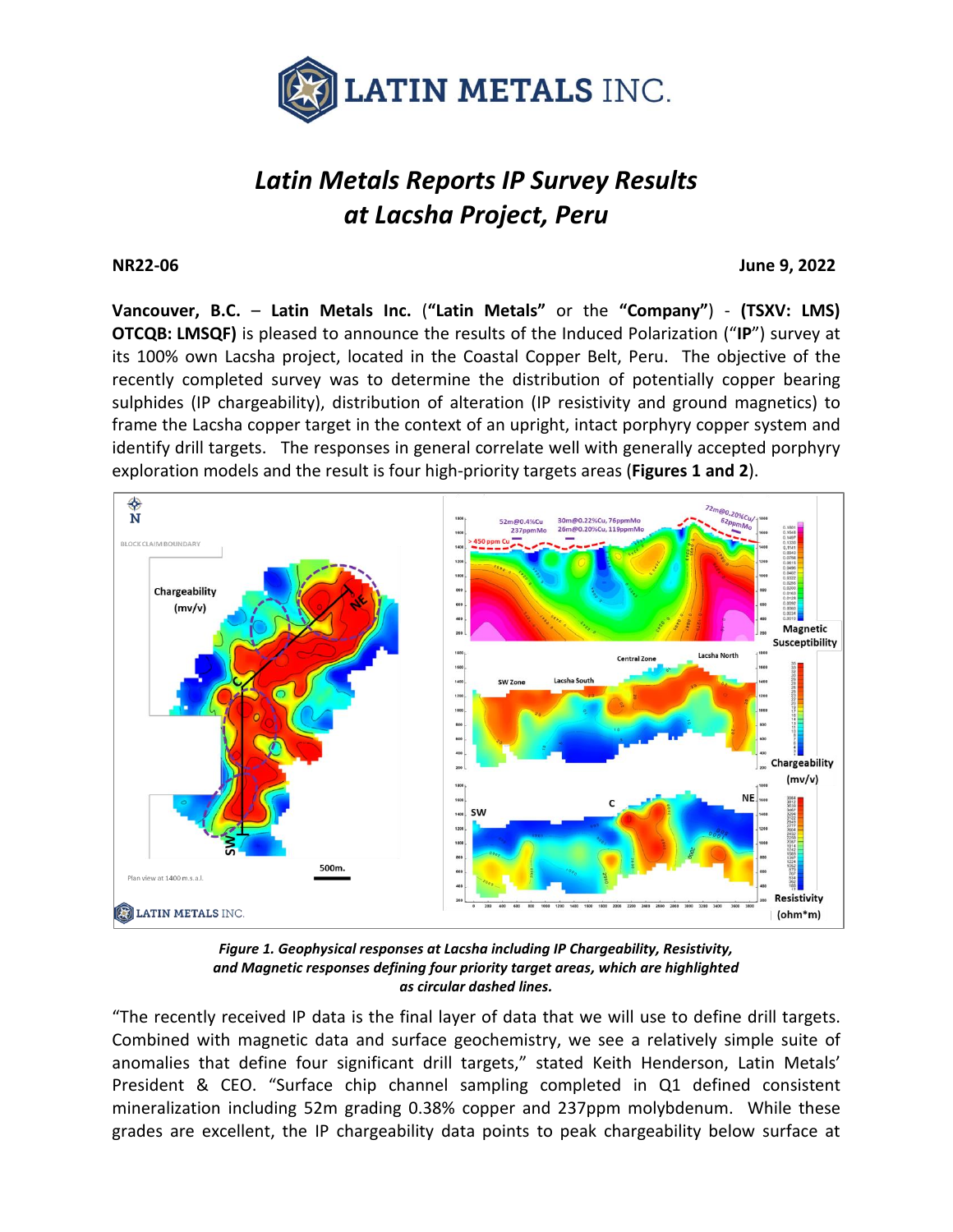approximately 100m from surface. The project will need to be drilled to establish whether chargeability is related to copper mineralization."



*Figure 2: Talus copper, molybdenum, zinc, and lead geochemistry at Lacsha, showing patterns typically seen in certain porphyry deposits; anomalous copper and molybdenum high and lead-zinc low. Four targets are highlighted as circular dashed lines.*

## *Interpretation of Exploration Results*

Surface lithology, structure and geochemistry together with new geophysical data at Lacsha are consistent with porphyry-related sulphide mineralization and strengthen a series of compelling drill targets (**Figure 1**):

- The ground magnetic survey identified several zones with highly magnetic response, which are interpreted to be associated with magnetite mineralization within a central porphyry potassic alteration.
- The recently completed IP survey defined extensive areas of high chargeability (>20 mv/v), which is a signature often associated with sulphide mineralization. The cores of these anomalies reach 25 mv/v at depths of approximately 100m from surface and potentially reflect copper sulphide mineralization.
- Areas of high resistivity (>2,000 ohm\*m) are consistent with silicification (overlying a vertically zoned porphyry system.

Integration of surface geochemistry with geophysics is a critical step in exploration (**Figure 2**):

- Copper (>300ppm, up to 1590ppm) and molybdenum (>10ppm, up to 85ppm) anomalies (talus samples) are centered over the interpreted porphyry system where a copper rich core may be present.
- Zinc and lead depleted above the target (proximally), with anomalous values distally which is considered a typical geochemical zonation for upright, intact porphyry copper systems.
- The geochemistry dovetails with the surface geophysics where copper and molybdenum geochemical anomalies are coincident with magnetic (high) and IP chargeability (high) features increasing confidence in the drill targets.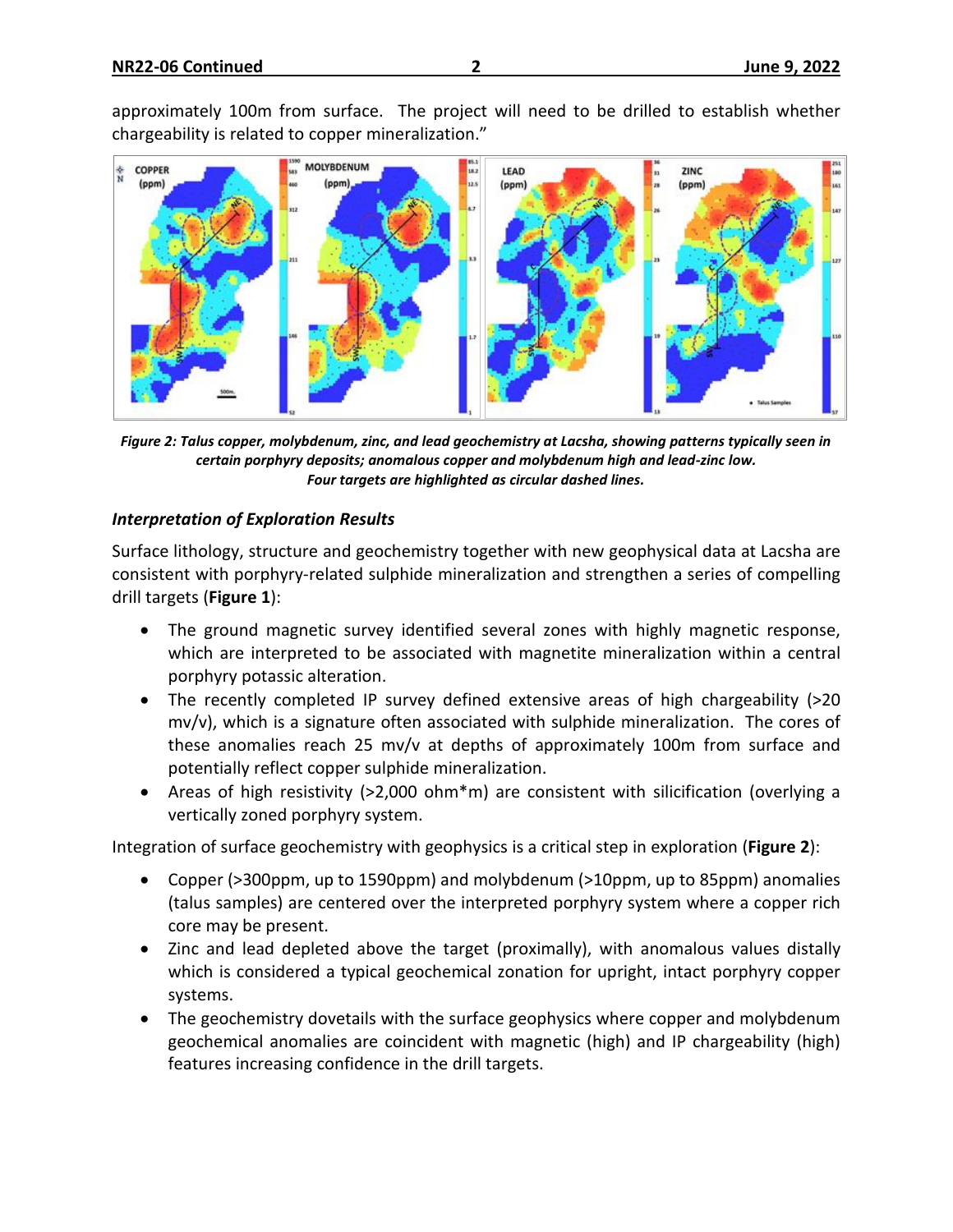### *Lacsha Presentation on Web Site*

A presentation has been uploaded on the Company's website, which summarizes all aspects of the exploration completed at Lacsha to date.

### *Induced Polarization Survey Details*

The IP survey was completed in Q1 2022, consisting of 18 lines oriented northwest-southeast. Lines are between 1.4km and 1.7km in length and spaced 200m apart for a total survey length of 27km. The survey was completed using a Pole-Dipole arrangement (multi-electrodes), with dipoles every 100m recording readings from the first to the tenth stations. Penetration depth is expected to be up to 600m from surface.

#### *Next Steps*

Having already executed community agreements through to the end of 2024, Latin Metals is applying for drill permits to test the highest priority target areas and permits are expected to be in place by Q4 2022. The Company is considering whether to complete initial drilling or to secure a partner to fund initial drilling, and a final decision is expected to be made on receipt of drill permits.

### *Coastal Copper Belt*

The Coastal Copper Belt in Peru is a Cretaceous belt hosting a variety of deposit types including Porphyry, Epithermal, VMS and IOCG. Latin Metals' 100%-owned Lacsha Copper-Molybdenum, Lacsha Copper-Molybdenum, Auquis Copper-molybdenum, Yanba Copper-Molybdenum, Tillo, Para and Loli prospects are all located in the northern Lima-Ica portion of the coastal belt.

### *Latin Metals at PDAC 2022*

Latin Metals will be exhibiting at PDAC 2022, and the Company invites conference attendees to visit the LMS booth #3124 at the Investor Exchange in the South Building of the Metro Toronto Convention Center from June 13 to 15, 2022. Company representatives will be on hand to discuss the prospect generator model as well as our work plans for the rest of the year.

# *QA/QC*

The work program at Lacsha was designed and supervised by Eduardo Leon, the Company's Exploration Manager, he coordinates with Zissou Peru SAC principal geophysicist, Mr. Percy Sandoval who was the professional in charge of field collection data, sections, plan views, and reporting. Inversion modeling was completed by Geophysicist MSc Ronald Yupa.

### *Qualified Person*

The technical content of this release has been approved for disclosure by Keith J. Henderson P.Geo, a Qualified Person as defined by NI 43-101 and the Company's CEO. Mr. Henderson is not independent of the Company, as he is an employee of the Company and holds securities of the Company.

### *About Latin Metals*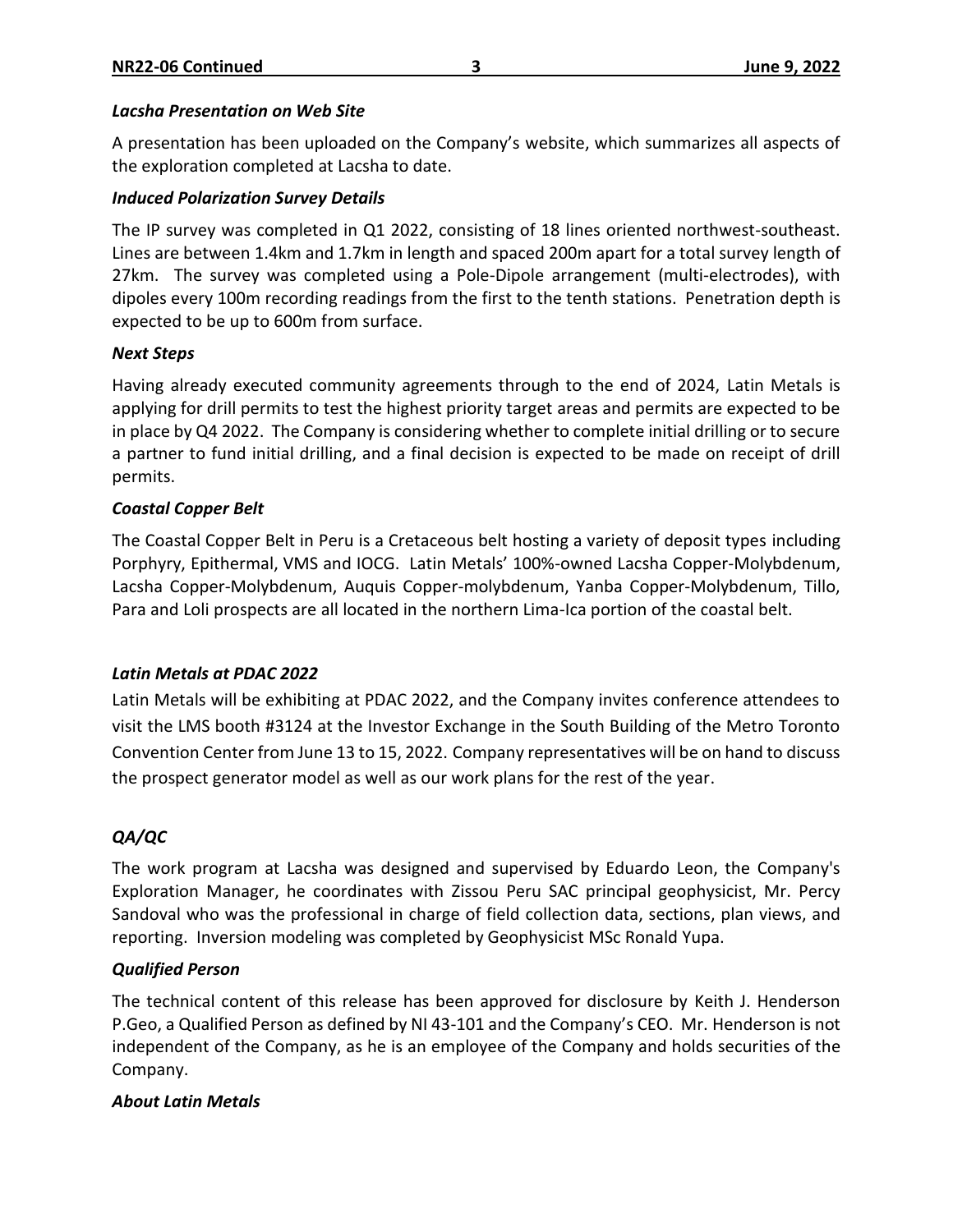Latin Metals is a mineral exploration company acquiring a diversified portfolio of assets in South America. The Company operates with a Prospect Generator model focusing on the acquisition of prospective exploration properties at minimum cost, completing initial evaluation through cost-effective exploration to establish drill targets, and ultimately securing joint venture partners to fund drilling and advanced exploration. Shareholders gain exposure to the upside of a significant discovery without the dilution associated with funding the highest-risk drill-based exploration.

On Behalf of the Board of Directors of

#### **LATIN METALS INC.**

"*Keith Henderson*"

President & CEO

For further details on the Company readers are referred to the Company's web site [\(www.latin](http://www.centeneramining.com/)[metals.com\)](http://www.centeneramining.com/) and its Canadian regulatory filings on SEDAR at [www.sedar.com.](http://www.sedar.com/)

For further information, please contact:

Keith Henderson

Suite 890 999 West Hastings Street Vancouver, BC, V6C 2W2

Phone: 604-638-3456 E-mail: info@latin-metals.com

Neither TSX Venture Exchange nor its Regulation Services Provider (as that term is defined in the policies of the TSX Venture Exchange) accepts responsibility for the adequacy or accuracy of this news release.

#### *Cautionary Note Regarding Forward-Looking Statements*

*This news release contains forward-looking statements and forward-looking information (collectively, "forward-looking* statements") within the meaning of applicable Canadian and U.S. securities legislation, including the United States Private Securities Litigation Reform Act of 1995. All statements, other than statements of historical fact, included herein including, without limitation, statements regarding the negotiation of the Option Agreements and exercise of the Option for the Properties, the anticipated content, commencement, timing and cost of exploration programs in respect of the Properties and otherwise, anticipated exploration program results from exploration activities, and the Company's expectation that it will be able to enter *into agreements to acquire interests in additional mineral properties, the discovery and delineation of mineral* deposits/resources/reserves on the Properties, and the anticipated business plans and timing of future activities of the Company, are forward-looking statements. Although the Company believes that such statements are reasonable, it can give no assurance that such expectations will prove to be correct. Often, but not always, forward looking information can be identified by words such as "pro forma", "plans", "expects", "may", "should", "budget", "scheduled", "estimates", "forecasts", "intends", "anticipates", "believes", "potential" or variations of such words including negative variations thereof, and phrases that refer to certain actions, events or results that may, could, would, might or will occur or be taken or achieved. In making the forward-looking statements in this news release, the Company has applied several material assumptions, including without limitation, market fundamentals will result in sustained precious metals demand and prices, the receipt of any necessary permits, licenses and regulatory approvals in connection with the future development of the Company's Argentine projects in a timely manner, the availability of financing on suitable terms for the development, construction and continued operation of the Company projects, and the Company's ability *to comply with environmental, health and safety laws.*